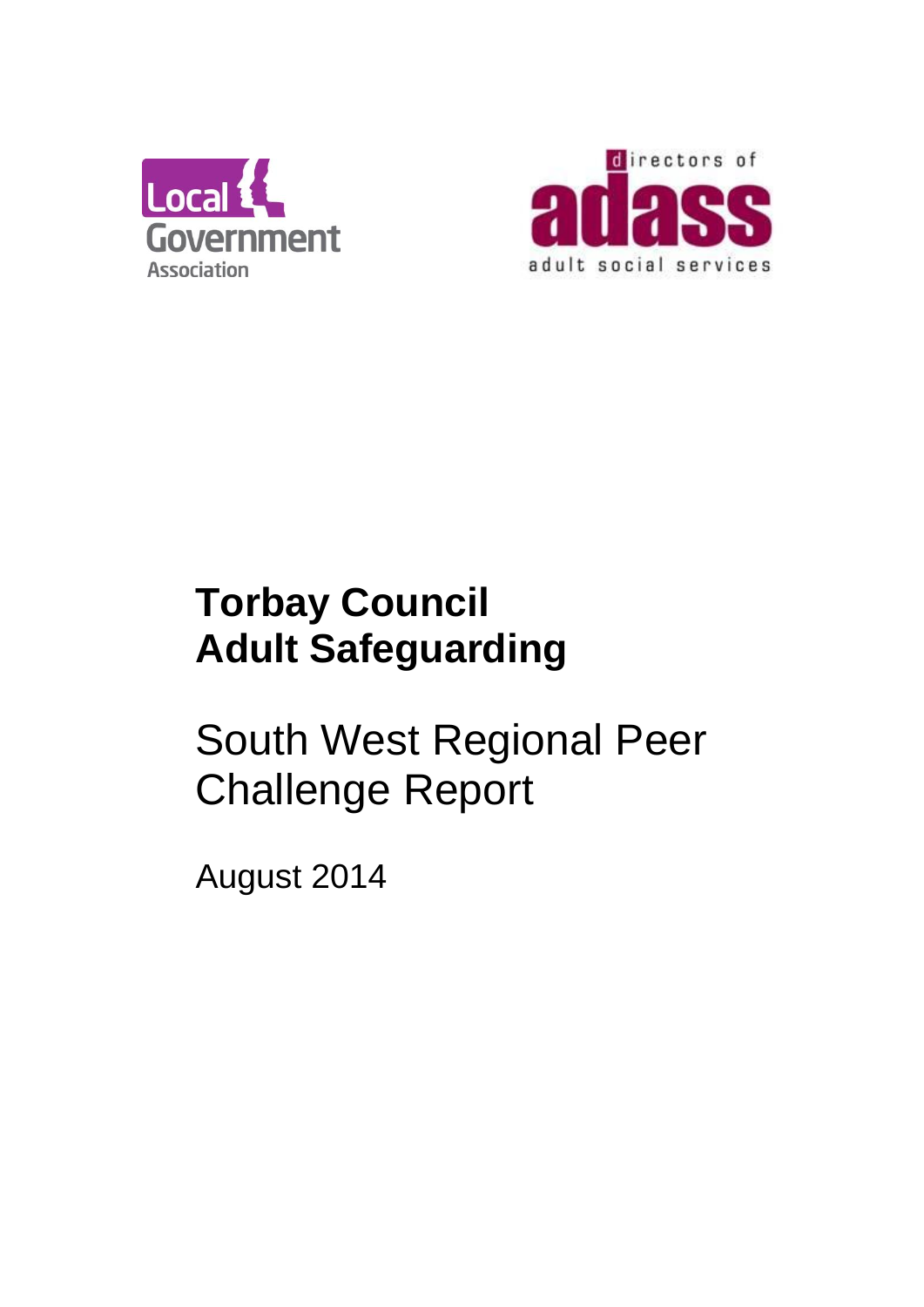### **1. Introduction**

1.1 Torbay Council asked the Local Government Association (LGA) to run a Regional Adult Social Care Peer Challenge as part of sector led improvement within the South West ADASS Region. The Peer Challenge was based on the specific priorities identified by Torbay Council for the team to focus upon within this framework which were:

- How you can further improve the safeguarding process
- Experience of the safeguarding process for domiciliary care providers and home based support as part of your strategy for supporting more people in their own homes
- The extent to which you share learning and feedback with other organisations, focusing on the user involvement process / engagement as part of your safeguarding and quality assurance process

1.2 Regional Peer Challenge is not an inspection. Instead it offers a supportive approach, undertaken by friends – albeit 'critical friends'. It is designed to help an authority and its partners assess current achievements and areas for development, within the agreed scope of the review. It aims to help an organisation identify its current strengths, as much as what it needs to improve. But it should also provide it with a basis for further improvement in a way that is proportionate to the remit of the challenge. All information was collected on the basis that no comment or view from any individual or group is attributed to any recommendation or finding. This encourages participants to be open and honest with the team. The LGA Peer Challenge Team would like to thank councillors, staff, people who use services, voluntary sector and other partners for their open and constructive responses during the challenge process. The team was made very welcome.

1.3 The members of this Regional Adult Social Care Peer Challenge Team were:

• Sheila Smith, Director of People and Communities – North Somerset Council – Lead Peer

- John Lamb, Cabinet Member Trafford Metropolitan Borough Council
- Eileen Dunnachie, LGA Associate
- Gill Elliott, Challenge Manager, Local Government Association.

1.4 The team were on-site from  $30<sup>th</sup>$  June  $-2<sup>nd</sup>$  July 2014. The programme for the on-site phase included activities designed to enable members of the team to meet and talk to a range of internal and external stakeholders. These activities included:

• interviews and discussions with councillors, officers and partners including service user organisations

• focus groups with managers, practitioners, frontline staff

• reading documents provided by the council, including a self-assessment of progress, and a small selection of safeguarding cases.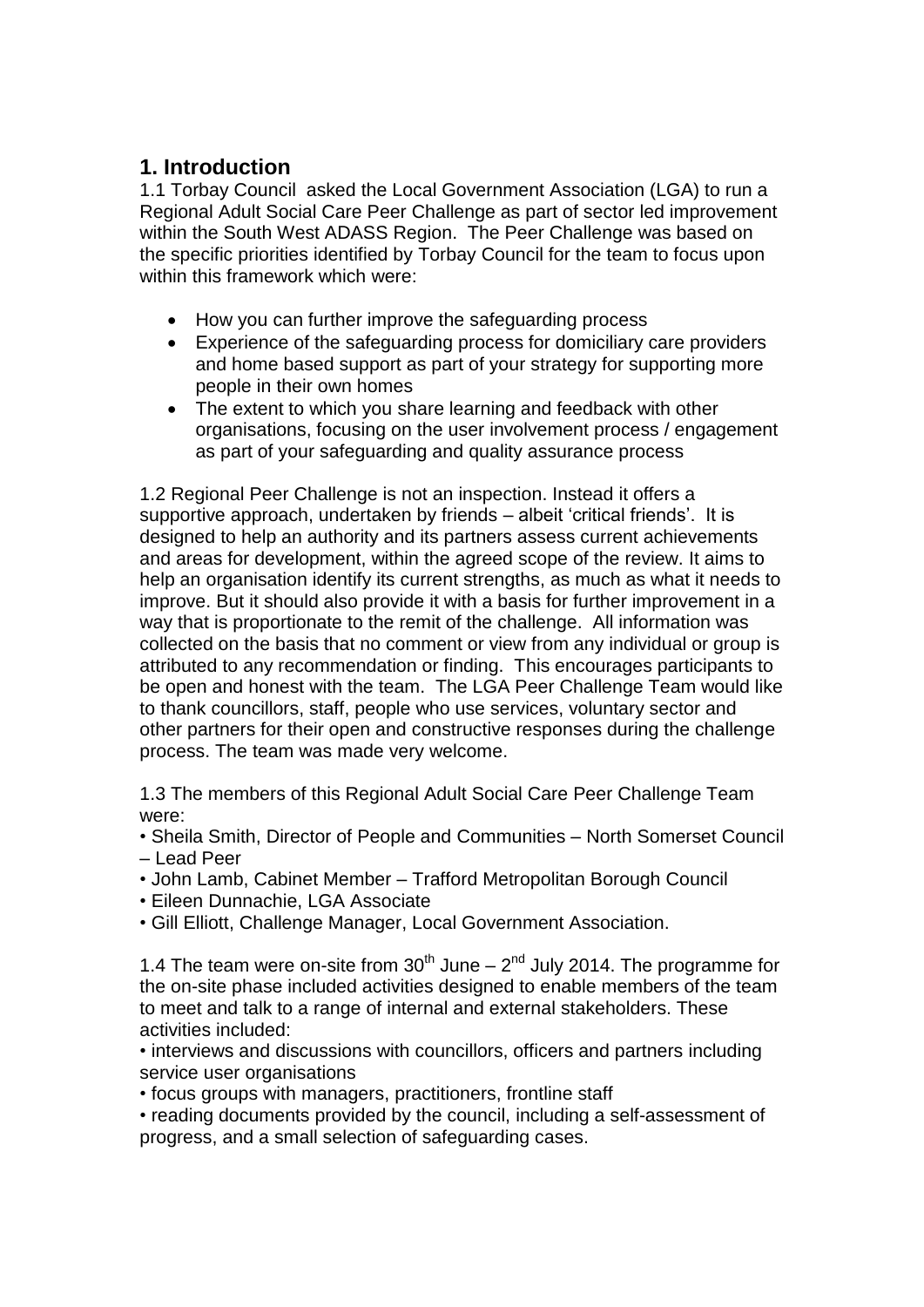1.5 This summary letter is based on the presentation delivered to the Council on 2<sup>nd</sup> July 2014 and is the triangulation of what the team have read, heard and seen. This letter covers only those areas most pertinent to the remit of the challenge.

## **2. Summary of Feedback**

2.1 The peer team were asked to comment on how Torbay Council's safeguarding processes could be improved and the extent to which it shares learning and feedback with other organisations, focusing on the user involvement process.

2.2 We found many safeguarding strengths in Torbay. Partners were clear that the integrated model of health and adult social care has improved safeguarding in Torbay. The approach is an innovative one that has brought benefits for vulnerable people in the community. Given this history of integration, the plan for the new integrated care organisation (ICO) is a logical way forward for Torbay which will enable all the key health and social care partners to work together more seamlessly. This should result in less bureaucracy, fewer avoidable admissions to hospital and more support to help people stay well in their community.

2.3 Safeguarding really is seen as everybody's business and there is evidence of a growing culture of openness. Staff feel supported and appreciate the fact that their professional training is good and there are opportunities to learn from a wide range of sources. However they also fed back that staff are very stretched and that this may reach a critical point as safeguarding alerts increase and cases become more complex and resource intensive.

2.4 The Lead Member is passionate about safeguarding. Going forward it will be important to keep refreshing all Council Members' knowledge about safeguarding and for structures like the Health and Wellbeing Board to be able to hold to account those responsible for safeguarding.

2.5 There is confidence in the DASS and good relationships between the Council and the Southern Devon NHS Health and Care Trust (TSDHCT) which delivers the Council's adult social care and safeguarding. The Safeguarding Unit and its manager are seen as a safe "pair of hands" for safeguarding.

2.6 The Chair of the Safeguarding Adults Board (SAB) is well regarded and is keen to develop the Board and make the best use of experience across Torbay and neighbouring authorities. There is good evidence that people are learning from experience, sector experts, research etc.

2.7 We saw that involvement by service users of the safeguarding service is developing. The Experts by Experience project is a good model with potential for expansion into domiciliary care and the Health Watch Rate and Review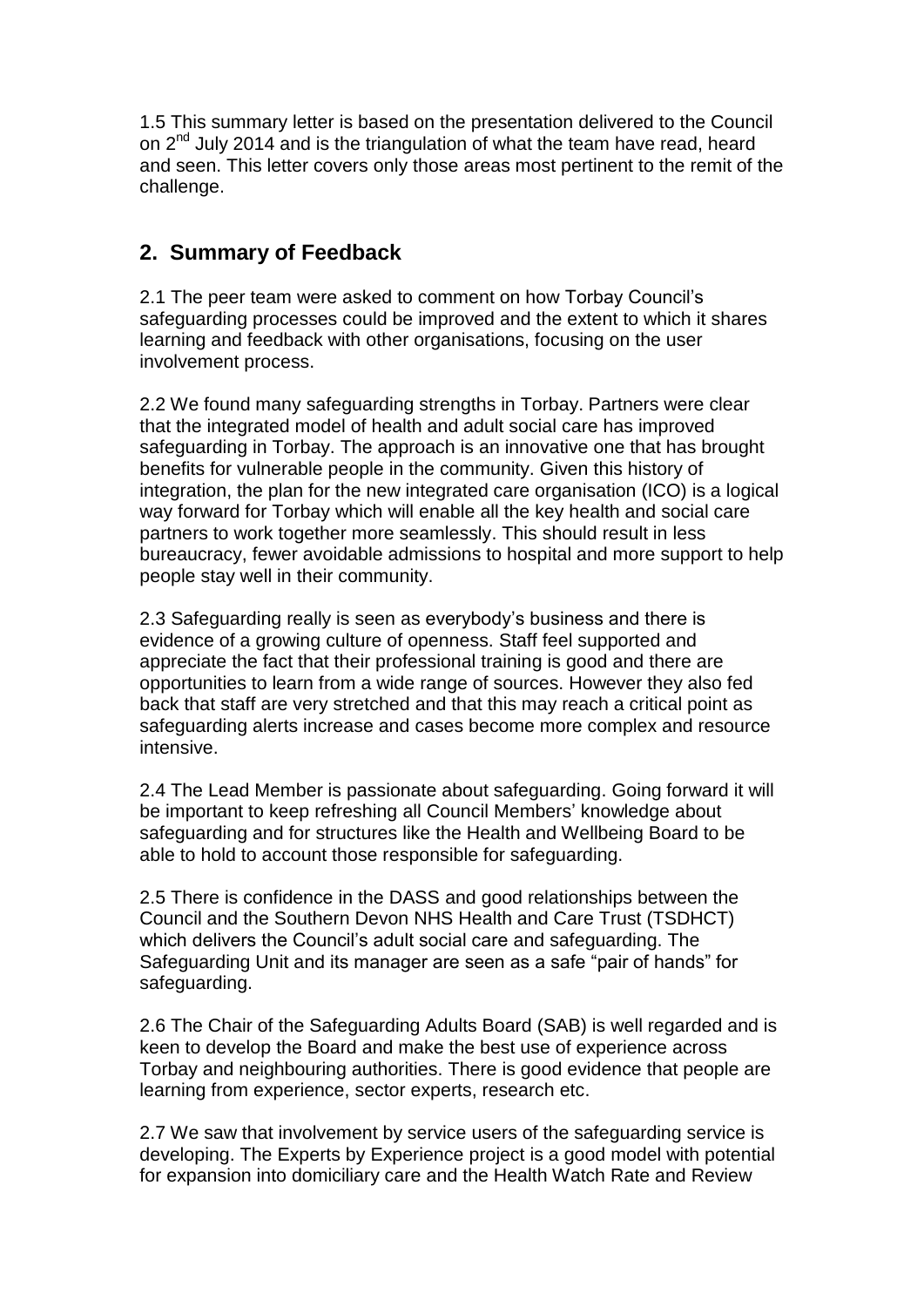scheme could provide a strong, independent communication channel that has the potential to drive up standards of care and drive out poor practice.

2.8 The Safeguarding Service works really well with its partners and there is good innovation within the area. Examples include the GP Frailty Register pilot in Newton Abbot (but which will be rolled out to Torbay if successful), the police's Neighbourhood Harm Reduction spreadsheet and the multi-agency Vulnerability Forum.

2.9 Peers were also asked about the experience of the safeguarding process for domiciliary care providers and home based support as part of a strategy for supporting more people in their own homes. We felt that the vision for the Living Well at Home programme is very exciting but that its delivery will be challenging. Key issues will be around securing buy-in from key stakeholders; raising expectations in a context of reducing budgets and recognising that implementation will take some time.

2.10 This summary letter comments on the focussed areas you asked us to look at and details your strengths and some areas you may want to consider for further development.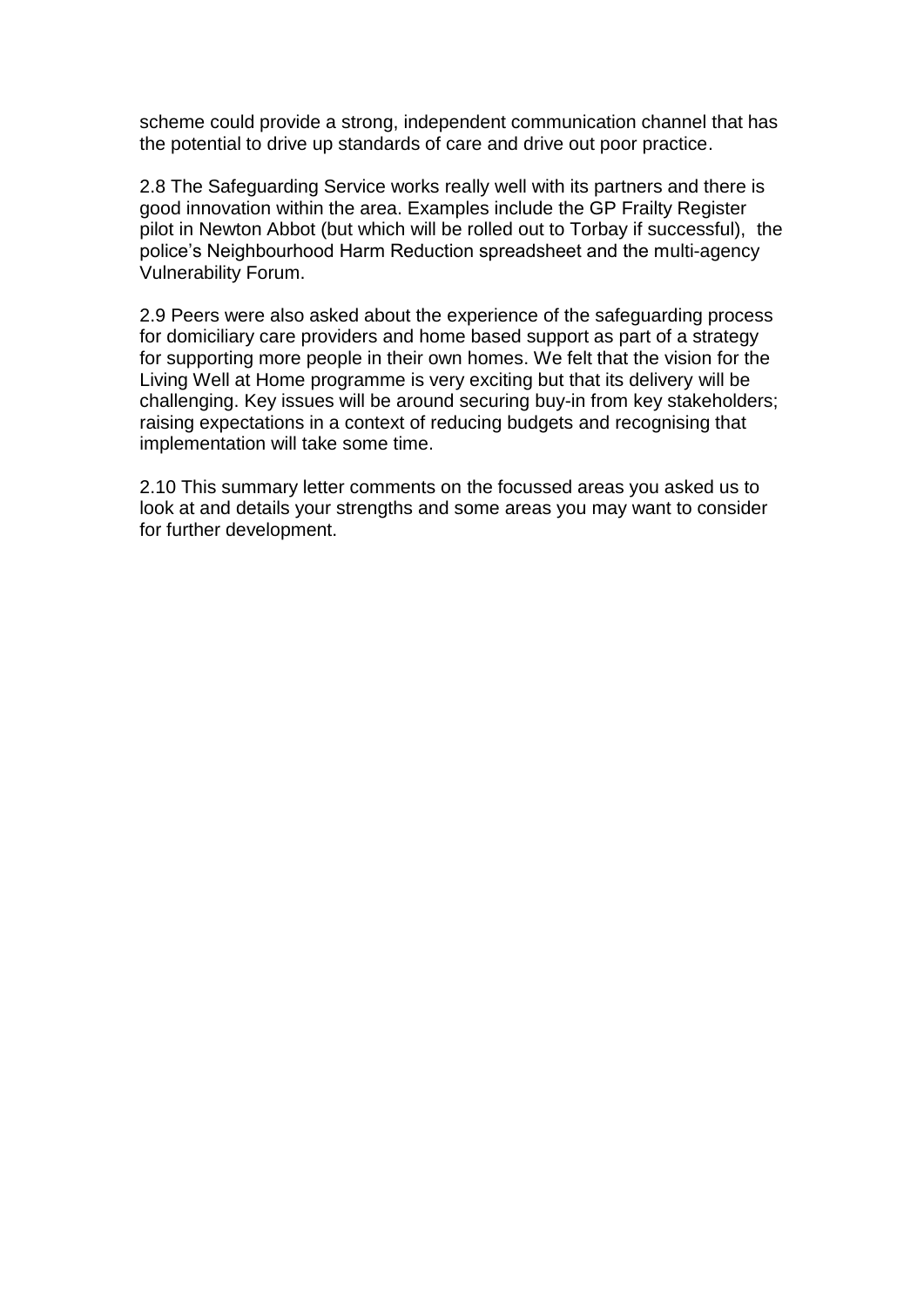## **3. Leadership and Governance (Safeguarding)**

#### **Strengths**

- Culture of openness and challenge
- Lead Member is committed to the safeguarding agenda
- High level of confidence in the DASS
- SAB Chair well regarded and forward thinking
- SAB executive committee and sub groups work effectively
- SAB is moving towards more joined up processes across Devon and **Torbay**

3.1 We found evidence of a general culture of openness and challenge around the Safeguarding function. Staff spoke of a growing culture of "appreciative enquiry" rather than one of blame as training was improved and awareness about safeguarding was spreading.

3.2 The lead member for adult social care is clearly very committed to the safeguarding agenda and is a good advocate for the Safeguarding Service, taking opportunities to raise the issue generally in the community.

3.3 Relationships between Torbay Council and the Southern Devon NHS Health and Care Trust (TSDHCT) which delivers the Council's adult social care are good. Everyone the peers spoke to expressed a high level of confidence in the Director of Adult Social Care (DASS) and there is a very positive working relationship between her and the Trust. There are regular reviews of how the contract is working at the Adult Social Care Programme Board.

3.4 The Chair of the Torbay Safeguarding Adults Board (TSAB) is experienced and dedicated to the role and is clearly well regarded. He has regular meetings with the DASS and an external mentor, has a 360 degree feedback of his performance as the Chair and engages with the national Chairs network. He is keen for the Board to keep developing, challenging and seeking solutions. The Board has championed the use of appreciative enquiry and thematic reviews as positive learning models.

3.5 The SAB's Executive Committee and the sub groups are working effectively although on occasions attendance can be inconsistent by some representatives. The Executive Committee is the main forum for holding those involved in safeguarding to account. The SAB successfully challenged a review of police arrangements to ensure they reflected Health and Social Care arrangements.

3.6 Subgroups of the SAB include Policy and Practice; Experts by Experience and Serious Case Review Group. TSAB is establishing a new Keeping Vulnerable People Safe Sub Group to collate learning and experience from other fora in order to develop appropriate and consistent information for staff and public about ways of keeping themselves and their family safe. This group will link together recommendations from the Winterbourne View Group, Financial Abuse Forum, Vulnerability Forum, Frequent Users Review Panel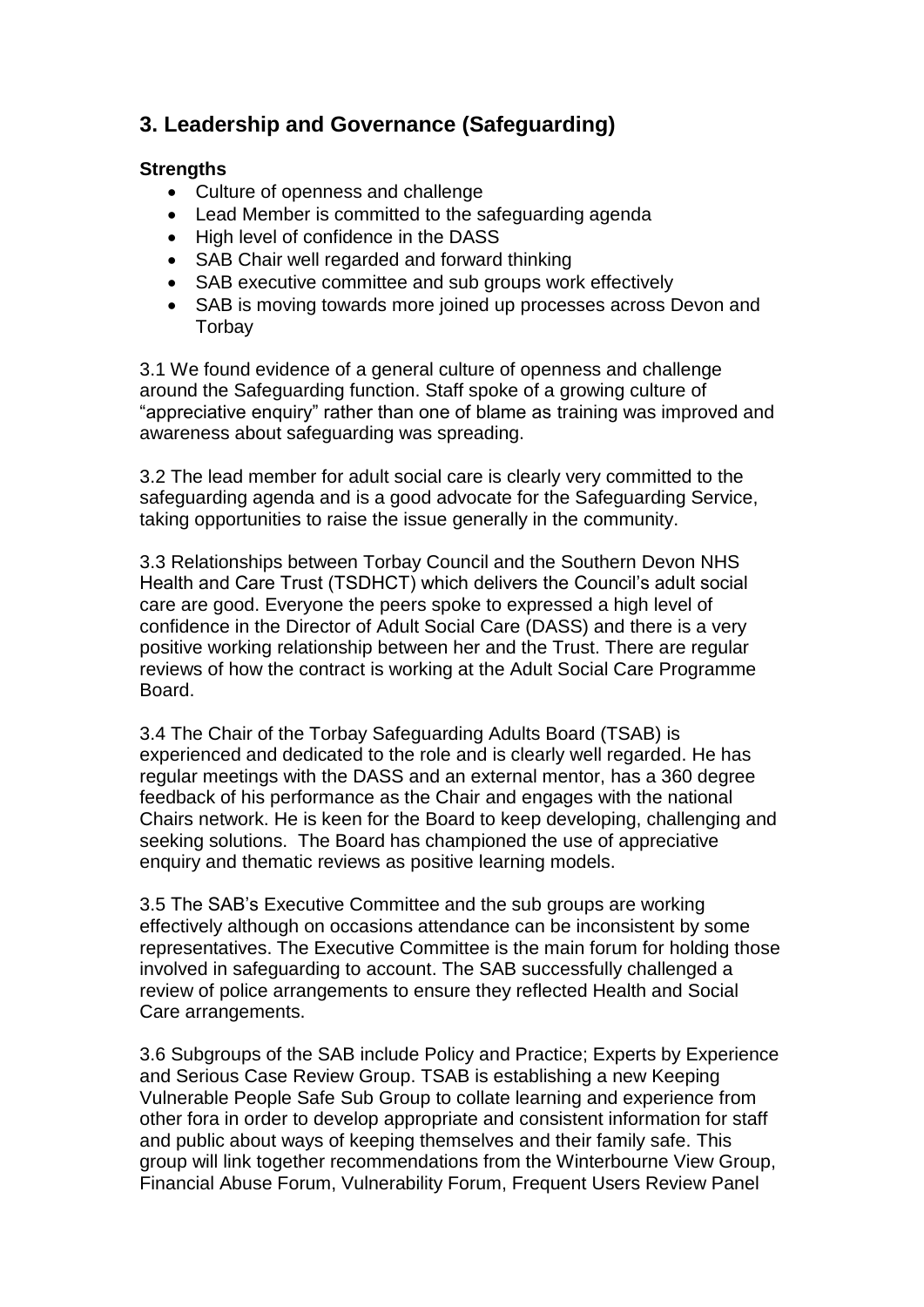and the Serious Case Review Sub Group etc. The sub-groups are supported by a Delivery Board that meets quarterly.

3.7 The SAB is moving towards more joined up processes across Devon and Torbay. As an example there has been a thematic review of mental health services across Devon and Torbay.

#### **Areas for consideration**

- Is there sufficient oversight and scrutiny of the effectiveness of the whole safeguarding system?
- Performance management information received by SAB needs to demonstrate more rigour and consistency across partners
- There is a need to ensure fuller attendance and more engagement/challenge at the SAB
- Do SAB members need to act more corporately as a Board?
- There needs to be continued training around awareness of safeguarding for elected members

3.8 Torbay Council is working to establish an Integrated Care Organisation (ICO) by October 2015, through which TSDHCT, its community provider, will be acquired by South Devon Healthcare NHS Trust (SDHCT), the current provider of acute in-patient services. This will bring together the provision of acute and community hospitals with community social and health care. As organisations are brought together to become one it will be important to retain clarity around the statutory safeguarding requirements. The lead agency role for safeguarding and the responsibility for oversight and scrutiny of the whole safeguarding system need to be visible to everyone.

3.9 Partners expressed the view that there is need for greater consistency and rigour in the way performance data and information is reported to SAB so that it is more meaningful. One suggestion was to have a common template for all the partner agencies to use. Regarding greater rigour the SAB could look at the framework and processes used by the Safeguarding Children Board rather than developing new ones themselves.

3.10 Some partner agencies are not sufficiently engaged with the SAB process or sufficiently challenging. This includes some providers, GPs and the Mental Health Trust. The Care Quality Commission, CQC, was singled out as an organisation that rarely attended SAB and which generally has a lack of presence and a role that was at best "peripheral". Partners who do attend need to participate fully.

3.11 We felt that the members of the SAB need to act more corporately rather than the current tendency to represent their own organisation's interests. This would lead to greater collective responsibility for the Board. A development day for Board members might be a good way to start to address this.

3.12 Ongoing refresher training for elected Members of the Council around adult social care and safeguarding would ensure that they all understand what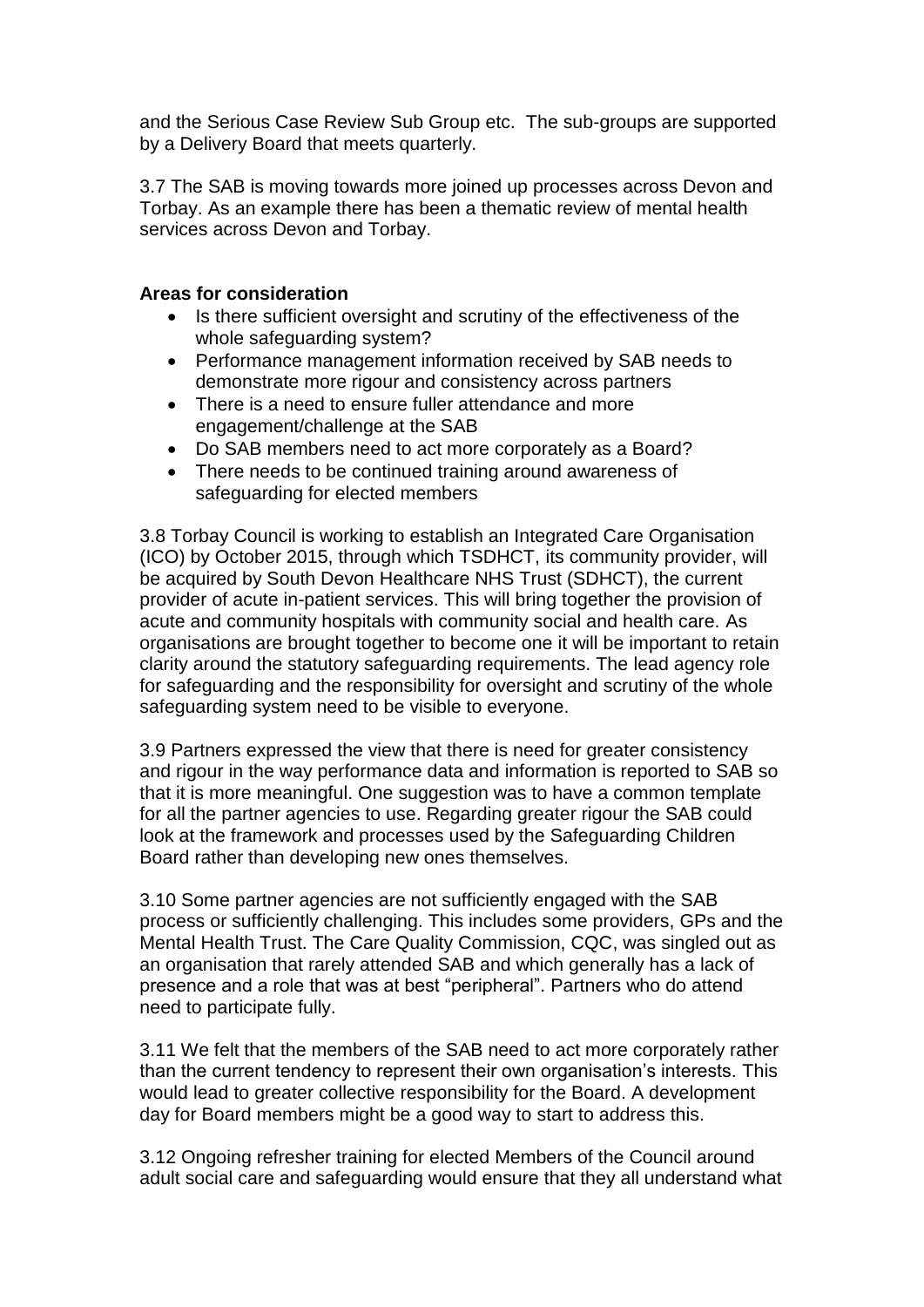safeguarding is and what to do if a concern arises, thus making safeguarding "everyone's business" across the Council.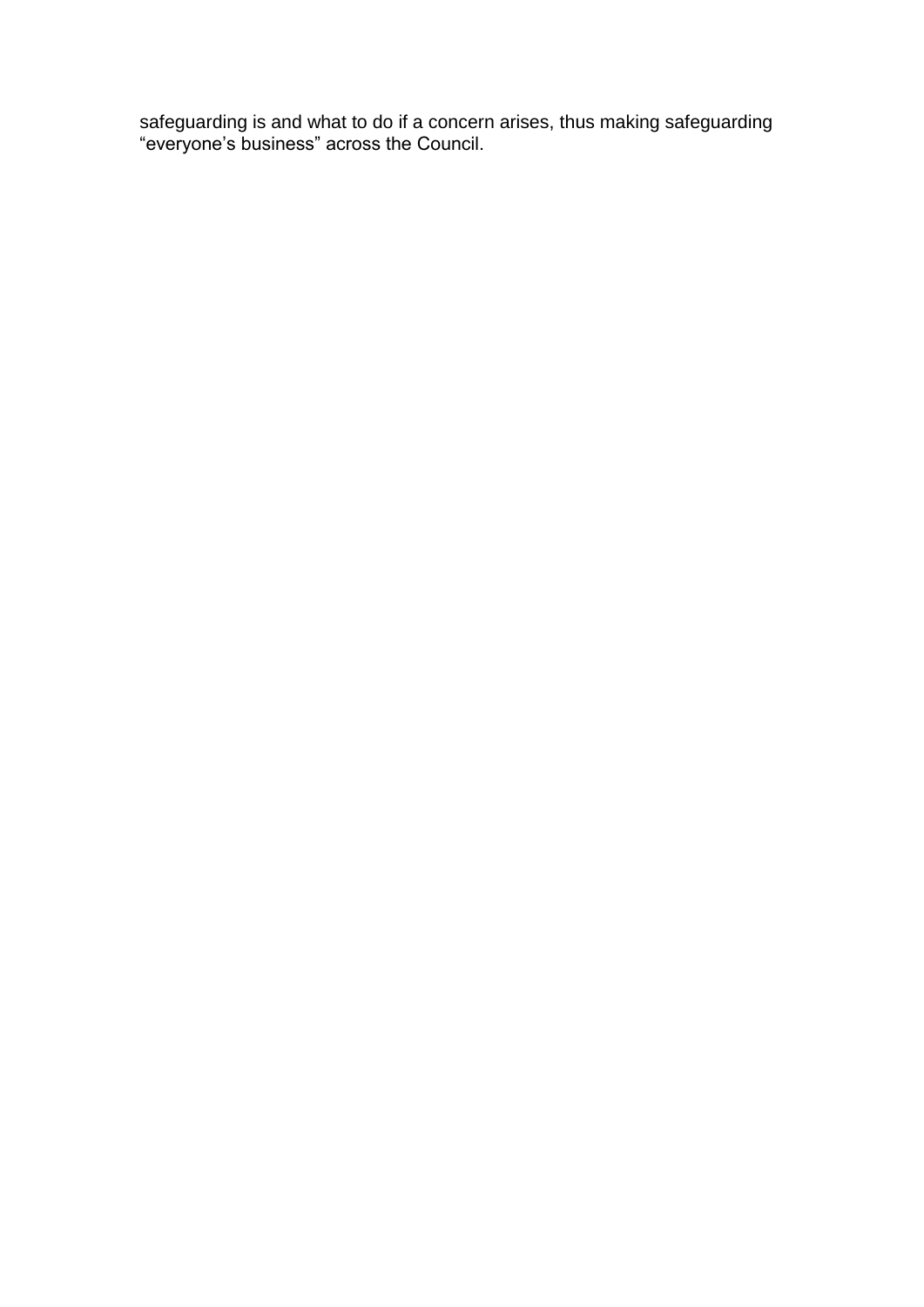## **4. Safeguarding Delivery**

#### **Strengths**

- Committed staff at all levels who "go the extra mile"
- Professional development and training is taken seriously
- Safeguarding Unit and its Head are well regarded
- Supportive voluntary and community sector
- Safeguarding Vulnerable People Review tool
- Vulnerability Forum

4.1 We were impressed by the commitment of staff at all levels. They clearly see safeguarding as the top priority and support each other to ensure that other work gets done when colleagues are involved in investigations.

4.2 Staff clearly appreciate the fact that professional training is of a high quality. There is a wide range of training provided, from seminars on selfneglect provided by health partners to sector renowned expert speakers. An appreciative enquiry approach is being adopted rather than the traditional serious case review approach. This was welcomed by all those interviewed with one exception.

4.3 The Safeguarding Unit and its Head are well regarded. The Single Point of Contact (SPOC) system is a good source of support and advice across the organisation. It is also very visible across all the partner agencies. SPOC triages all alerts and passes all referrals reaching the threshold to zone teams for investigation and subsequent safeguarding. There are plans under consideration to reinforce the multi-disciplinary working of the SPOC by locating it with the Police Safeguarding Adult and Children Hub.

4.4 There is a large and supportive voluntary and community sector (VCS) in Torbay with over six hundred separate organisations. Many are very active and there is evidence that some are engaged in campaigning work, for example around dementia. Those to whom peers spoke were proud of what they do and are keen to demonstrate what more they can do.

4.5 The Safeguarding Vulnerable People Review tool is a vulnerability screening tool used by the police on the street. It focuses on an individual's vulnerability regardless of whether they are a victim, perpetrator or witness. Relevant information is then passed to the police's central safeguarding team to consider next steps and in turn cases can be referred to the Local Safeguarding Team. Although early days, this has resulted in police officers recognising people's broader needs and ensuring these are flagged to be dealt with by others at an earlier stage.

4.6 The Vulnerability Forum provides a focus on people who don't meet the safeguarding threshold. Referrals can come from GPs, social workers or the police. It has representatives from housing, the acute trust, the police and the voluntary sector. The forum is chaired by the police.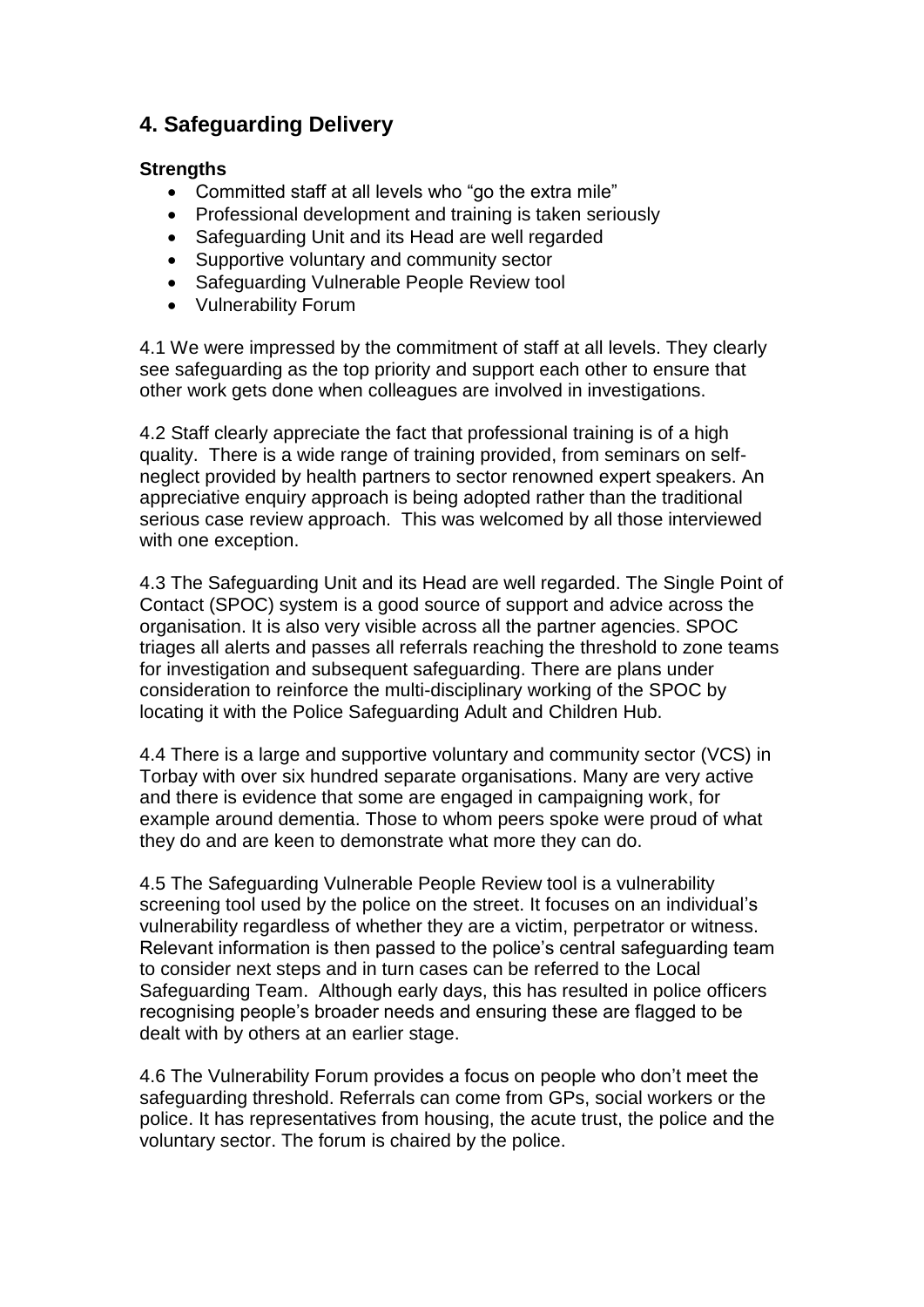#### **Areas for consideration**

- Independent chairing of case conferences need to look at training/recruitment from across the system
- Look at the level of staffing within SPOC in context of increased referrals
- Build on some GPs wish to be more involved
- Work needs to be undertaken to standardise documents across the residential sector
- There is a need to develop an effective relationship with CQC
- Explore the perception that effort is being duplicated across the VCS whilst conversely, gaps are opening as a result of loss of Supporting People funded services

4.7 As the number and complexity of safeguarding cases rises there is a need to look at the training and recruitment of staff from across the system to act as independent chairs of case conferences. It may be possible for people to work together more to spread the load. Managers reported that sometimes they could not find a chair from other service areas when needed, for example when an allegation involved a day care or other provider service for which they were responsible. It would be helpful if more managers were trained so that there is a larger pool of people who could be approached to act as conference chair. The SPOC team could also chair case conferences where independence was required if it had more capacity.

4.8 Although there was universal praise for the SPOC in terms of the level of advice and support it provided to social workers and other staff, there was also concern at the timeliness of getting SPOC input. The SPOC team is small and its capacity to gather information and have key conversations prior to taking decisions can be limited. Some said that the SPOC was difficult to contact.

4.9 Some GPs want to be more involved in safeguarding, particularly in the Whole Home Investigations. GP's are now receiving safeguarding training and their growing awareness and enthusiasm is something that could be built on and developed.

4.10 Staff and providers feel that there needs to be greater standardisation of documents used in residential care homes so that investigations could be done more efficiently. At present care homes all use different forms for care plans risk assessments etc.

4.11 There was universal feedback that CQC is not sufficiently engaged with safeguarding in Torbay. The peer team believe that the peer challenge could provide a good opportunity for developing a more effective relationship between the safeguarding team, the SAB and CQC.

4.12 Within the VCS there is a perception that there is duplication in the sector whilst at the same time gaps have opened up since the loss of Supporting People funded services. It would be helpful for Torbay Council, the CCG and Health provider trusts to work together with the voluntary sector to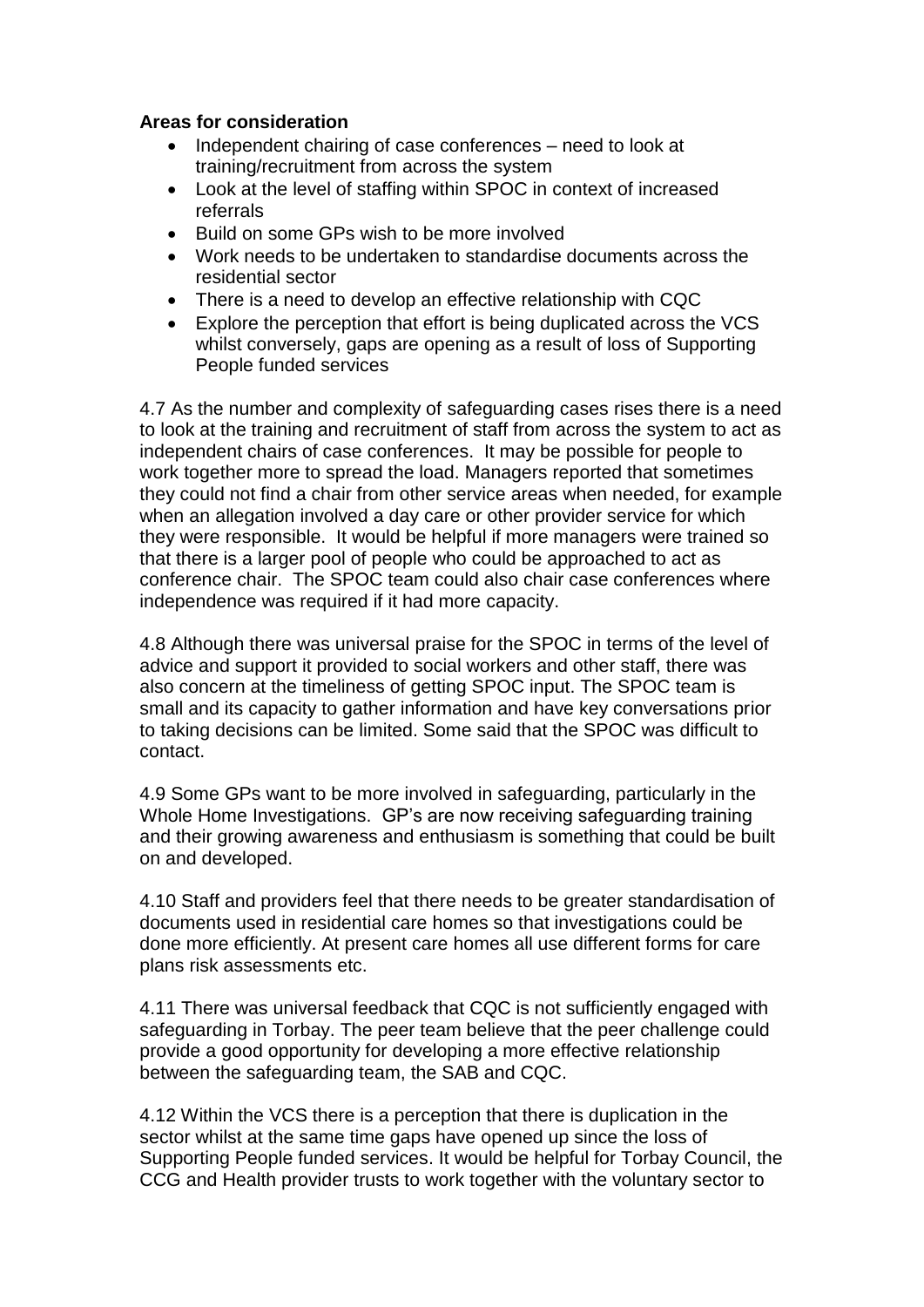prioritise service development, particularly in the area of prevention. The VCS has a lot of experience and expertise which could be harnessed to extend preventative services. The sector does need help, however, to reduce activity in those areas where effort is duplicated and increase activity where it is needed as it is acknowledged that there will not be additional resources.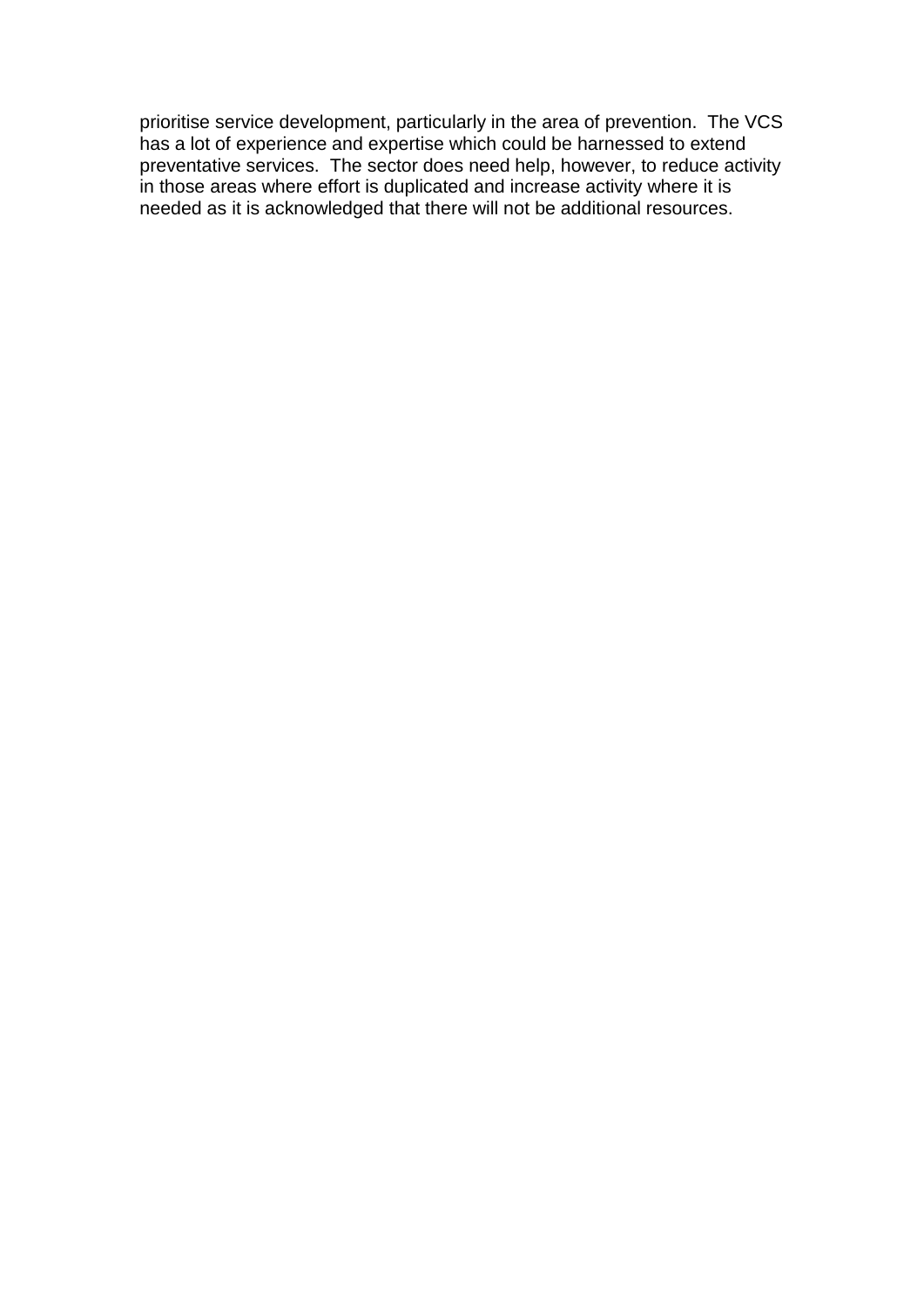## **5. User Involvement**

#### **Strengths**

- You have started on the journey of involvement of service users in the safeguarding process
- Experts by Experience are a valuable resource
- The co-production of the information and advice strategy
- Healthwatch's "Rate and Review" has good potential

5.1 Torbay Council has clearly started on the journey of involving service users in the safeguarding process. This is being done in a way that has been thought through. Clients are asked informally about their experience. Some victims are enabled to participate and attend strategy meetings but there is recognition that this number is low and that there still needs to be a culture change for staff to allow time for this to happen more generally.

5.2 Experts by Experience are a valuable resource and their independence is key to their success. As well as capturing in-depth user experience they provide and train a cohort of mystery "shoppers" who go into care homes and later score the home according to Care Trust standards.

5.3 The co-production of the Information and Advice Strategy by Health Watch and other key partners is a positive development which will provide a focal point for users.

5.4 Health Watch works closely with the safeguarding team and has visited the zone teams. Its Rate and Review (Trip Adviser style review service) was recently launched on local television and has huge potential for raising awareness around safeguarding and care concerns.

#### **Areas for consideration**

- There is a need for broader awareness by the public of what safeguarding means and the part they play
- Consider the expansion of the role of Experts by Experience into domiciliary care whilst maintaining their independence
- There is a need for more advocacy in order to involve service users more in the safeguarding process
- Ensure practitioners are putting into practice their learning both from individual service users and Experts by Experience

5.5 There is a general need for greater awareness by the public of what safeguarding is and what part they (the public) play in the system. This can include the role for friends, neighbours and health and social care professionals. Experts by Experience said that users often don't know what safeguarding means until they themselves are in the system. The new Keeping People Vulnerable Safe Sub Group will provide appropriate guidance and consistent information for staff and public about ways of keeping themselves and their family safe.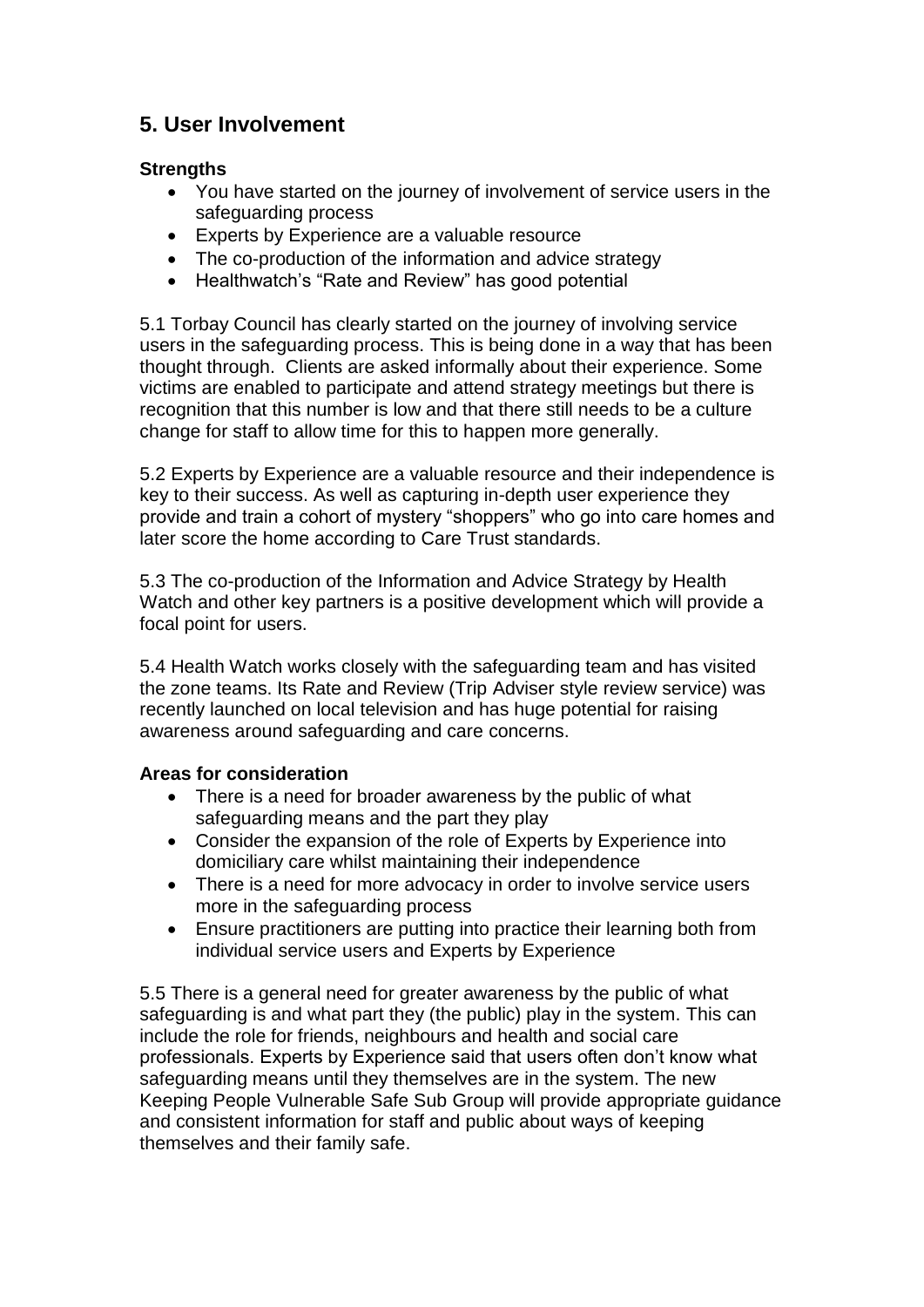5.6 The Experts by Experience Group could be expanded to work in other spheres such domiciliary care. However it will be vital to ensure that their independence is maintained. The group itself are keen to be innovative and creative in the way they operate.

5.7 There has been a start made in user involvement but more needs to be done in this area. User satisfaction including from family members needs to be captured more routinely. There was little evidence of user involvement from reading the case files. If there is to be greater user involvement more advocacy services will be needed to enable a level of participation. This is particularly so for people who are frail and elderly. Currently only Learning Disability clients have access to advocacy.

5.8 It will be important to ensure that lessons learned from both individual service users and Experts by Experience are fed back to front line staff. Processes for doing this still need to be embedded.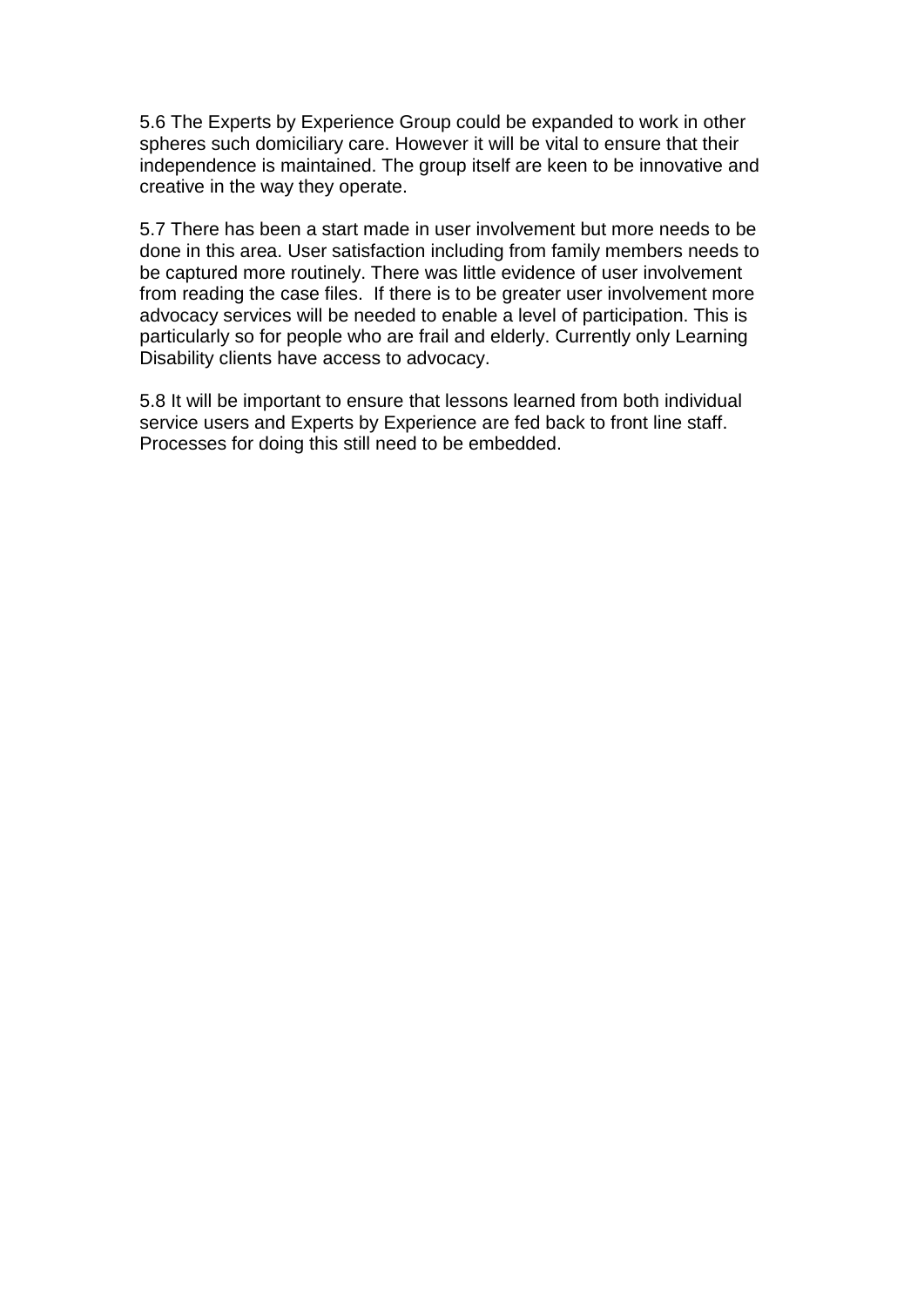## **6 The extent to which learning is being shared**

#### **Strengths**

- SAB ensures learning takes place from SCRs and appreciative **inquiries**
- SAB has commissioned academic research on the Vulnerability Forum's effectiveness and outcomes
- There is a range of learning opportunities e.g. service improvement group; fora for learning from local experience and external expertise
- Safeguarding Unit ensures care home providers receive feedback about investigations

6.1 The SAB is a strong supporter of learning and development. It has championed the use of appreciative inquiry as a way of learning from serious cases. The SAB has also commissioned academic research into the effectiveness of the vulnerability forum

6.2 There is a strong commitment to learning from experience and a range of learning opportunities exist. Staff spoke highly of the Safeguarding Adult Forum which is open to all local staff and the Safeguarding Improvement Group for operational managers. Occasional sessions are also organized to consider outcomes of national and local Serious Case Reviews and issues.

6.3 The safeguarding unit routinely gives advice and feedback about safeguarding investigations to care home providers and this is seen as a very helpful way of involving them as partners in safeguarding and assisting them to improve their services and procedures.

#### **Areas for consideration**

- There is a need to ensure timely and appropriate feedback to domiciliary care providers and CQC after safeguarding investigations
- Look at opportunities for less experienced staff to increase their confidence in activities like chairing; minute taking; involving service users
- There is a need to identify who is responsible for distilling service user feedback into key messages for staff

6.4 Whilst residential care providers were positive about getting feedback from the Safeguarding team after investigations, domiciliary care providers were much less positive. It will be important going forward to ensure that they and CQC receive timely and appropriate feedback.

6.5 Staff involved in investigations felt that they needed more opportunities to increase their confidence in participating in safeguarding investigations. Often this was because they only carried out the work periodically. Activities like chairing meetings, minute taking and involving service users were highlighted. Shadowing opportunities or coaching could be considered to increase staff confidence as well as more formal training.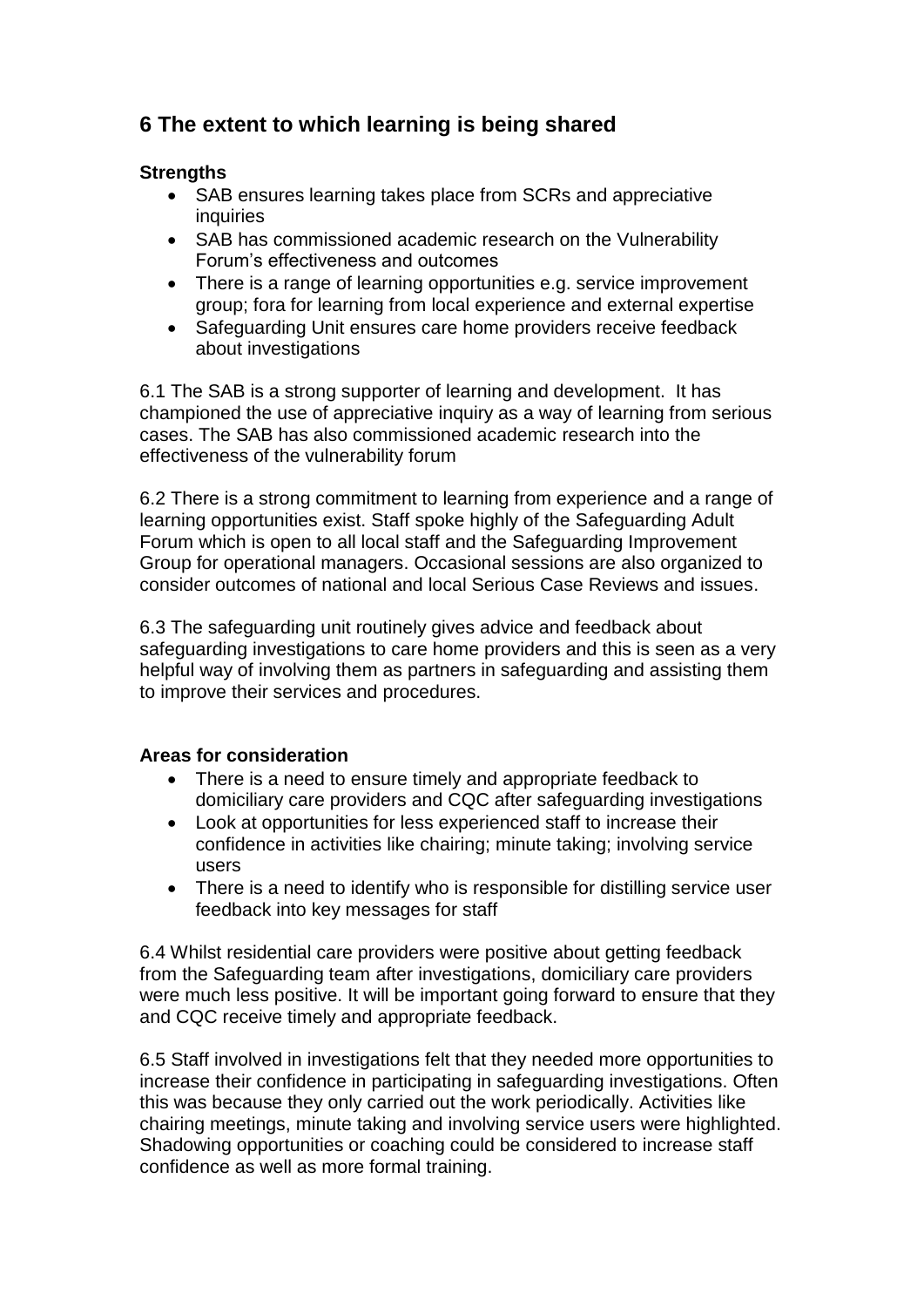6.6 It was not always clear who is responsible for distilling learning from investigations and case reviews so that it can be fed back as key messages for staff. It is important that this is done regularly and embedded into practice.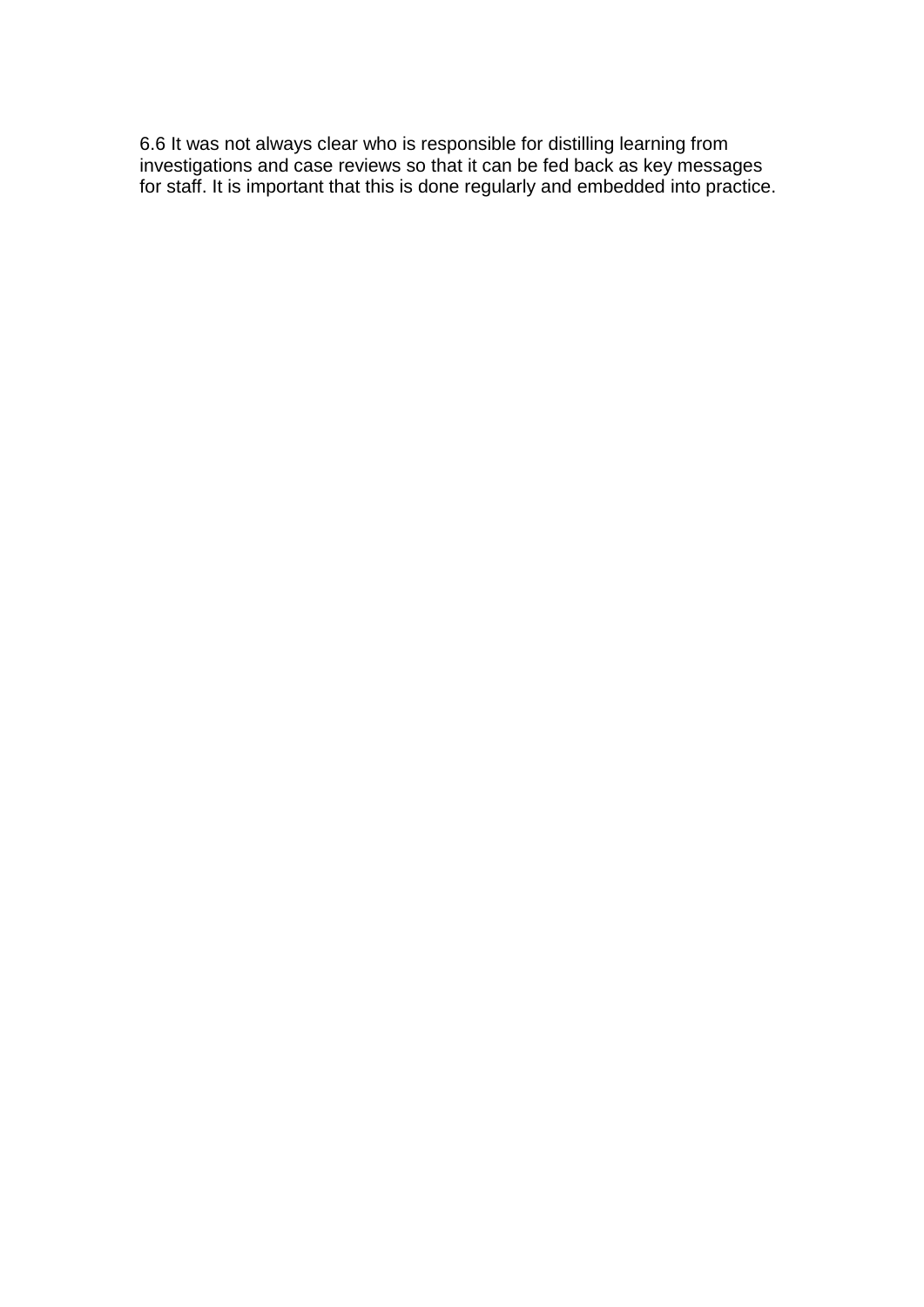## **7. Domiciliary care and safeguarding**

#### **Strengths**

- Early signs of multi-agency identification of vulnerability in the community - Vulnerability Forum; Neighbourhood Harm Reduction spreadsheet; Frailty Register pilot; voluntary and community sector
- There are clear expectations within contracts with regard to safeguarding
- Integrated teams mean there is less risk of people "slipping through the net"
- Providers feel they are treated as partners

7.1 There are some good early signs that vulnerability in the community is being identified across a range of agencies and initiatives. These include the Vulnerability Forum, the Neighbourhood Harm Reduction spreadsheet, the Frailty Register pilot in Newton Abbot and the voluntary and community sector.

7.2 Within the contracts between the Council and TSDHCT there are clear expectations around safeguarding for providers to meet or even exceed. This bodes well for the new Integrated Care Organisation.

7.3 Integrated health and social care teams are well placed to develop preventative work to avoid individuals' situations reaching the threshold for Safeguarding Adults or them "slipping through the net". The teams comprise social workers, occupational therapists, physiotherapists and community nurses and are linked to GP practices.

7.4 Domiciliary care providers were very positive. They feel that they are treated as partners by the Safeguarding Unit rather than being seen as part of the problem. They are invited to forums and strategy meetings.

#### **Areas for consideration**

- Consider how you can "knit together" these initiatives so they can act as a safety net for vulnerable people being supported in their homes
- Develop a common narrative around what good care at home looks like for "Mrs Smith" to inform the wider dissemination of safeguarding messages to the community
- Explore ways of engaging with the voluntary sector to develop the Living Well at Home programme
- Build on your good relationships with providers to develop a culture of innovation that encourages them to be creative and take risks
- There is a need to quantify the size of the self-funding market

7.5 Going forward there is a need to consider how all the positive initiatives; services and agencies referred to above can be "knitted " together to create an adequate safety net for vulnerable people who are being supported to live in their own homes.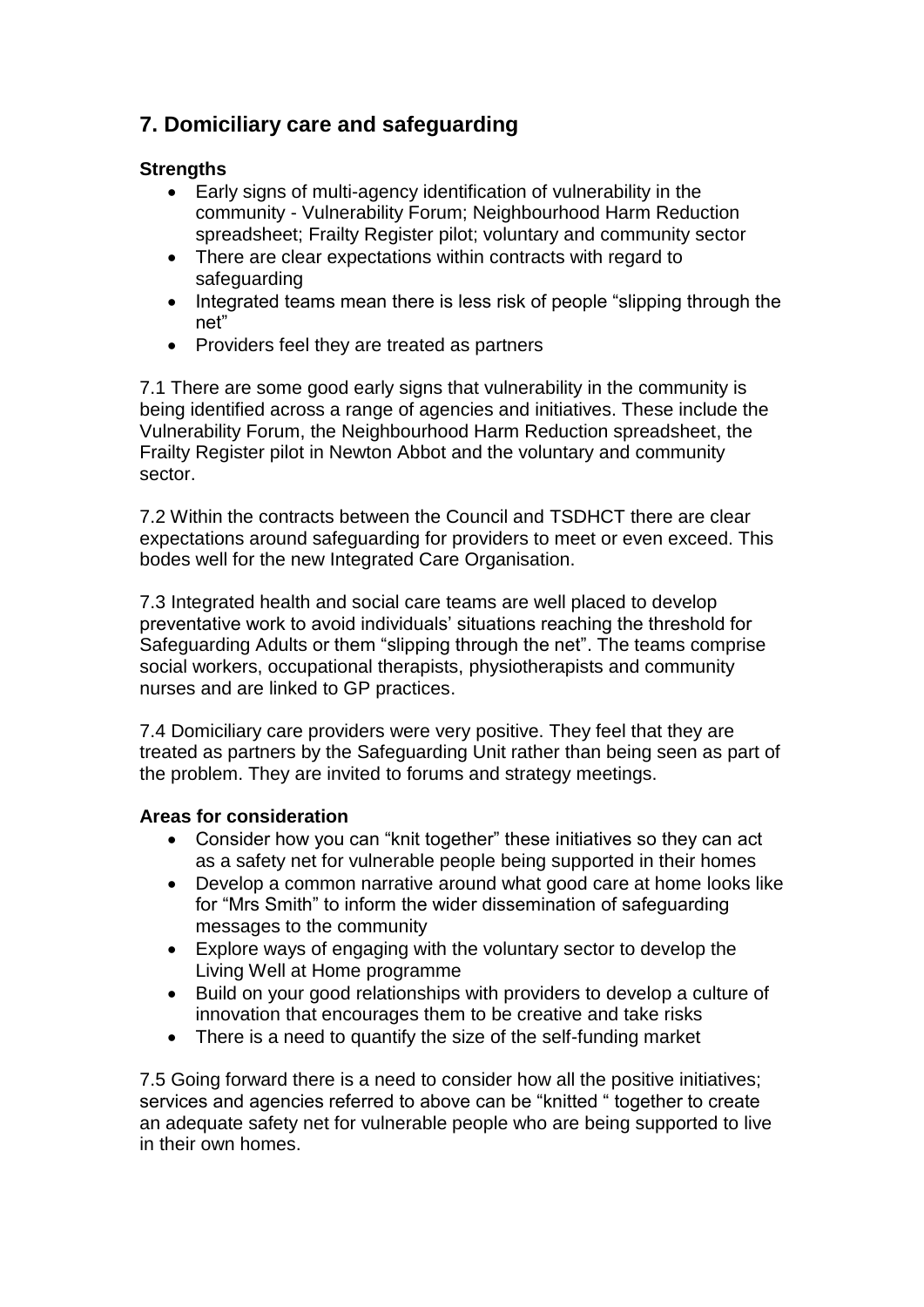7.6 There needs to be a common understanding and narrative around what good care at home looks like. This can then be used to inform wider safeguarding messages to the community so that awareness is raised about what is and is not acceptable from care providers

7.7 The Living Well at Home Programme will need the help of the voluntary and community sector if it is to succeed. At the moment knowledge about the programme is patchy. The Council needs to explore how it can engage with the sector to develop the programme.

7.8 The move towards more domiciliary care is an exciting vision for the future that will take a long time to reach its full potential. It will be important to encourage contractors and providers to continue to innovate, be creative and take risks.

7.9 The Council needs to quantify the size of the independent self- funding market, not least in readiness for the Care Act. This work should also help to scope the future need for domiciliary care and therefore inform commissioning plans.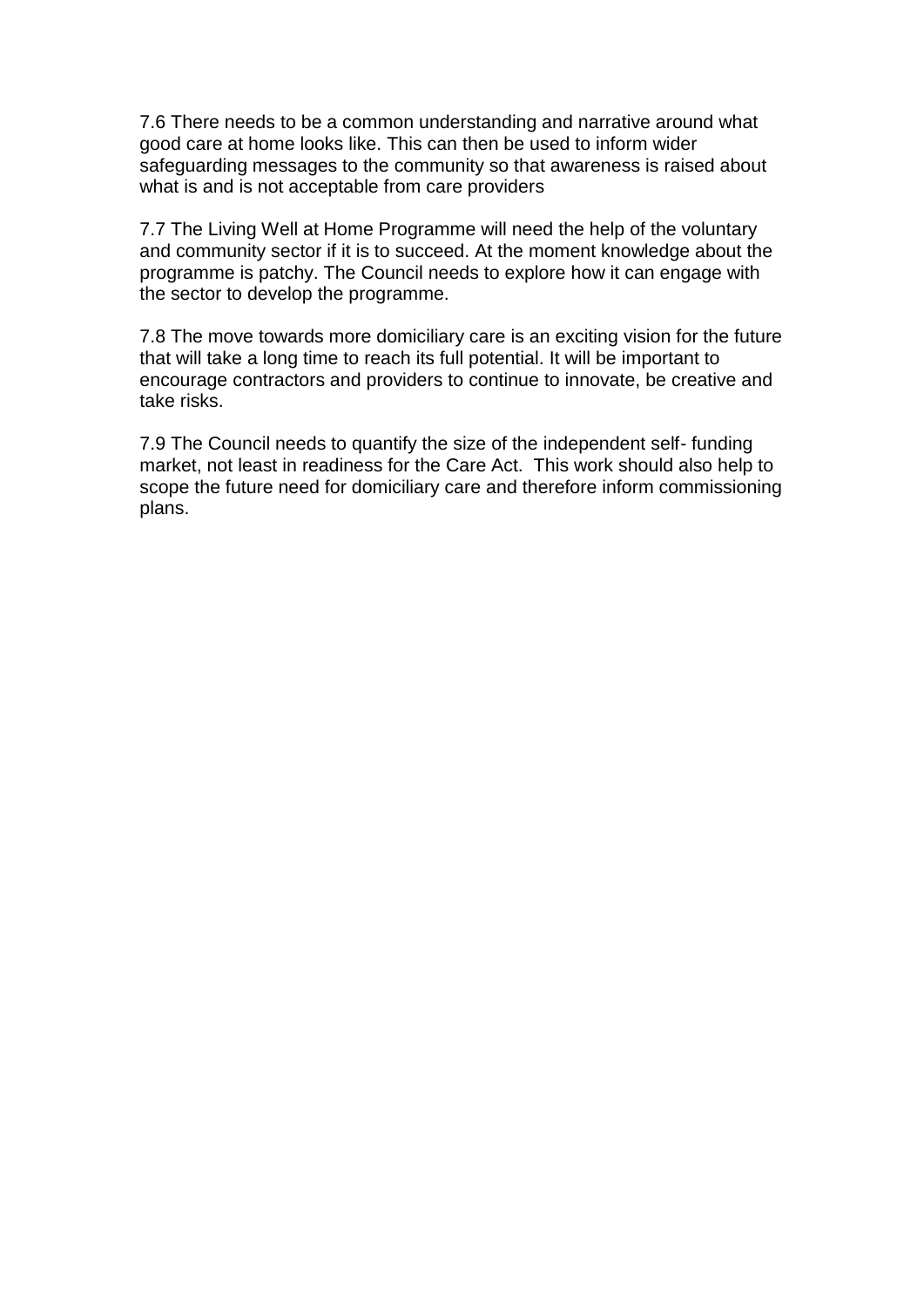## **8. Signposts to good practice**

The LGA works with a range of partners to develop information and resources that seek to help local councils and their partners fulfil their safeguarding responsibilities to adults in their local areas. Its web pages contain links to a wide range of articles and other resources.

Adult Safeguarding initial web page [http://www.local.gov.uk/web/guest/search/-](http://www.local.gov.uk/web/guest/search/-/journal_content/56/10180/3877757/ARTICLE) [/journal\\_content/56/10180/3877757/ARTICLE](http://www.local.gov.uk/web/guest/search/-/journal_content/56/10180/3877757/ARTICLE)

The Adult Safeguarding Knowledge Hub – contains relevant documents and discussion threads. <https://knowledgehub.local.gov.uk/home>

LGA Report on Learning from Adult Safeguarding Peer Challenge [http://www.local.gov.uk/web/guest/search/-](http://www.local.gov.uk/web/guest/search/-/journal_content/56/10180/4036117/ARTICLE) [/journal\\_content/56/10180/4036117/ARTICLE](http://www.local.gov.uk/web/guest/search/-/journal_content/56/10180/4036117/ARTICLE)

Making links between adult safeguarding and domestic abuse [http://www.local.gov.uk/web/guest/search/-](http://www.local.gov.uk/web/guest/search/-/journal_content/56/10180/3973526/ARTICLE) [/journal\\_content/56/10180/3973526/ARTICLE](http://www.local.gov.uk/web/guest/search/-/journal_content/56/10180/3973526/ARTICLE)

Making Safeguarding Personal Guide 2014 – the guide is intended to support councils and their partners to develop outcomes-focused, person-centred safeguarding practice.

[http://www.local.gov.uk/web/guest/publications/-](http://www.local.gov.uk/web/guest/publications/-/journal_content/56/10180/6098641/PUBLICATION) [/journal\\_content/56/10180/6098641/PUBLICATION](http://www.local.gov.uk/web/guest/publications/-/journal_content/56/10180/6098641/PUBLICATION)

#### **Quantifying the self-funding market**

Torbay Council could consider contacting Poole Council about its employment of social workers specifically for self-funders who are referred from the hospitals and GP surgeries. Through this they are starting to extrapolate how many self- funders there are in Poole from the numbers of people they are seeing.